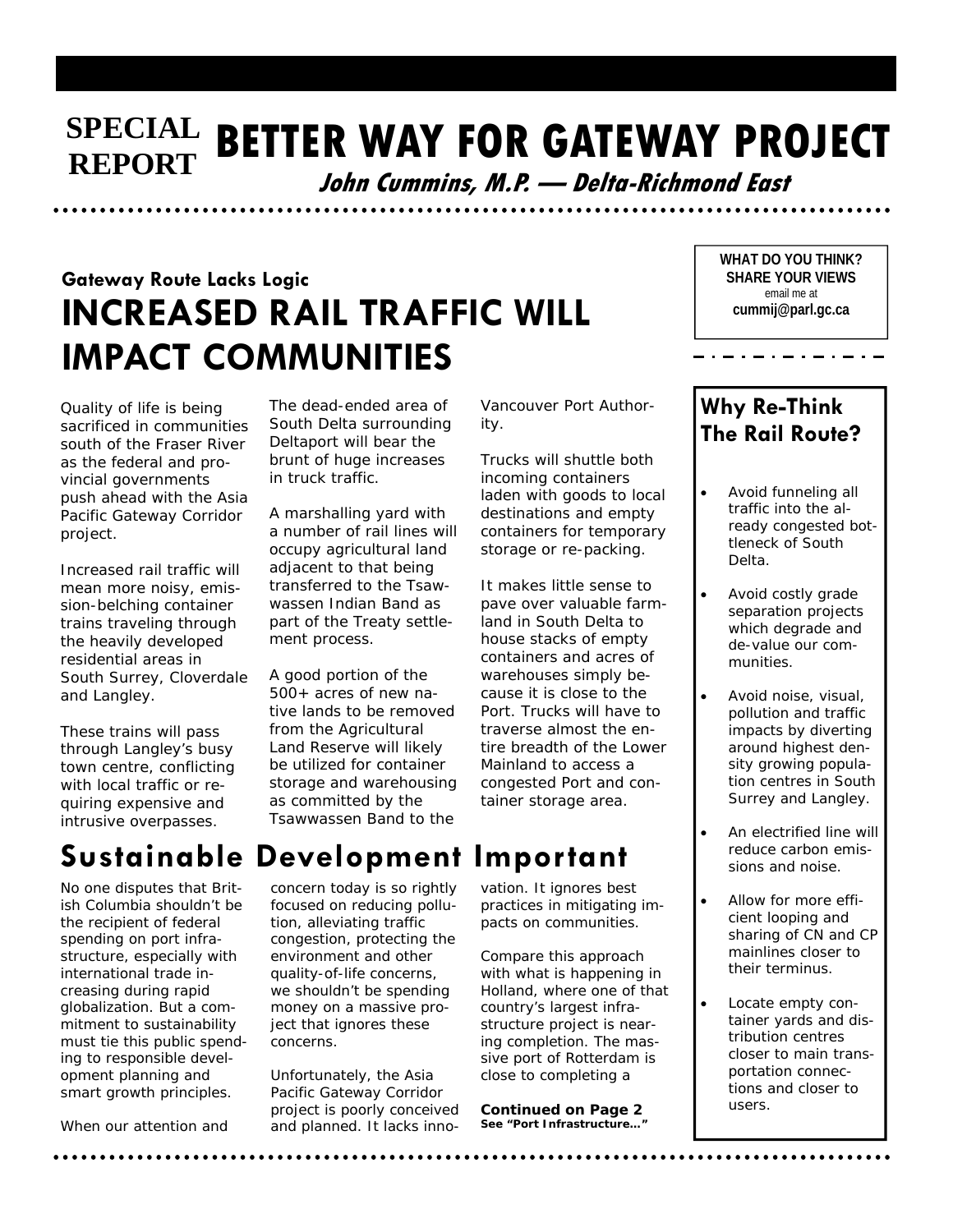# **Port Infrastructure Spending Valid If Built Sustainably**

#### **Cont'd from Page 1**

dedicated freight railroad that will carry freight of all kinds on a dedicated electrified line from the port through the Netherlands over 160 kilometers to the German border.

Those guiding the \$6 billion Betuweroute infrastructure project in Holland point to the fact that while the project appears to be about steel and concrete it

also is about accommodating the needs of the people impacted by the line.

The Asia Pacific Gateway Corridor project needs to make the same commitment to putting the interests of people first.

If we really believe our strategic geographical location as an entry point for trade traffic between

Asia and North America holds such economic promise, let's take the time and exercise due diligence.

We can take advantage of this opportunity without sacrificing quality of life for those who live in the communities impacted by the traffic.

**"The** *Betuweroute is primarily a project about people, of course… with maximum attention being paid to the interests of local residents***."** 

# **Betuweroute Puts Public Issues First Holland Gets it Right**

The Betuweroute is a 160km, \$6 billion, double-track freight rail line stretching from the port of Rotterdam in the Netherlands to the German border at Zevenaar/ Emmerich.

The Betuweroute line is unusual for a modern railway. It is being built for freight traffic only with a capacity of 150 freight trains per day.

The trains will be powered by a 25kV AC electric supply that allows for heavier trains and better acceleration with larger loads.

The 160km line includes five tunnels with a total length of 18km and 130 bridges and viaducts with a total length of 12km. All tunnels

on the Betuweroute can accommodate double-stack trains.

The new route also shares existing rail infrastructure in many places, some of which are being expanded and upgraded to cope with the extra traffic and mitigate impacts on surrounding communities.

For example, the four tracks at Barendrecht have a special cover built to protect the surrounding environment from noise. The roof is 1,500m long and landscaped on top.

Residents in the Rotterdam districts of Zuidwijk and Lombardijen have seen the existing railway line disappear from their neighbourhood. The new Port

Railway has been moved further from the residential areas and the space has become part of the Zuidelijk Rand Park.

Interestingly, the Betuweroute project office acknowledges the important duty of consulting the public.

 "*Dozens of municipalities are concerned in the project and hundreds of thousands of people are involved in one way or another."* 

Not surprisingly, the project office sets as its top priority:

"*maximum attention being paid to the interests of local resi-*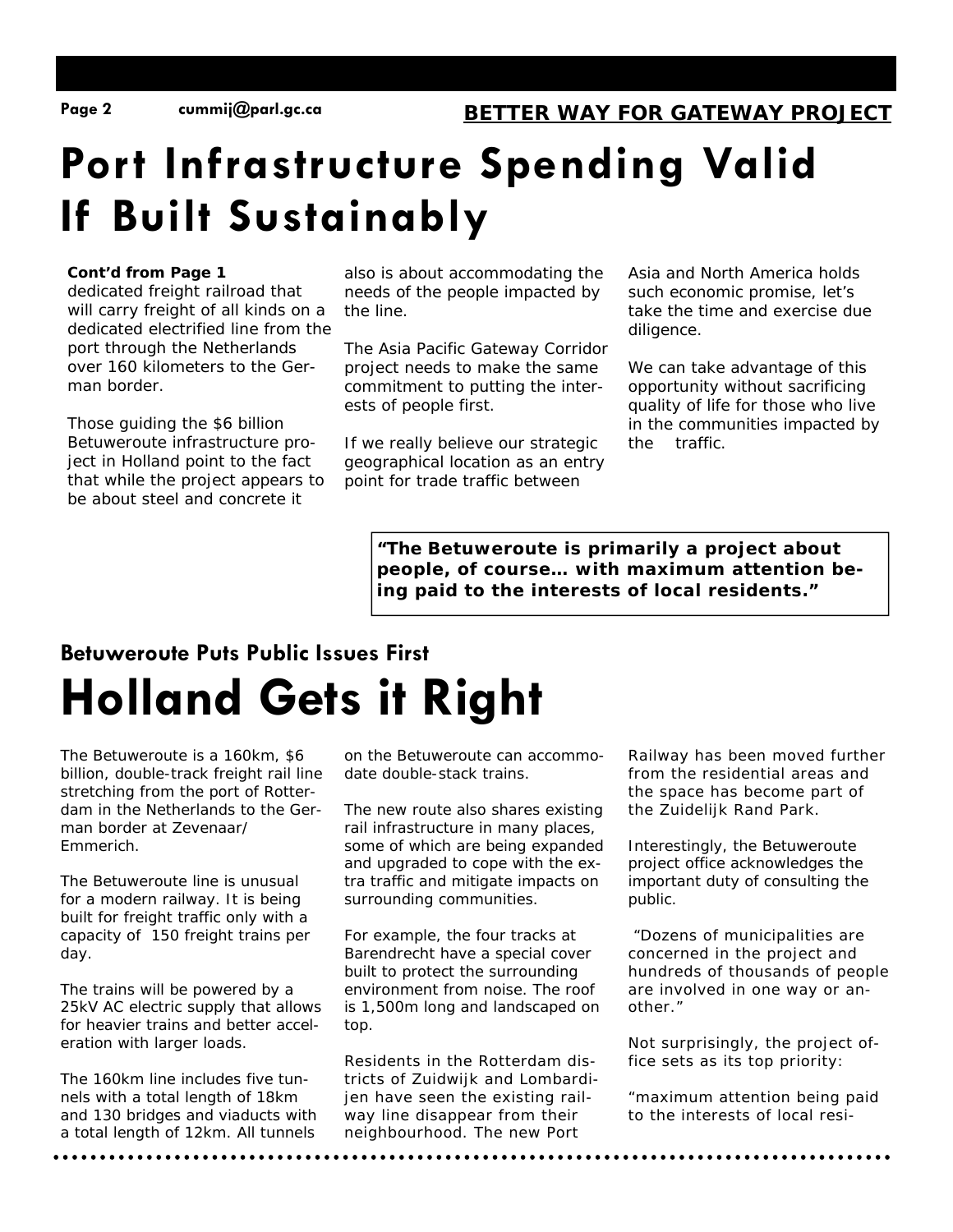### **GATEWAY PROJECT MAPS cummij@parl.gc.ca Page 3**



#### ALTERNATE PLAN FOR RAIL AND ROAD CARGO MOVEMENTS

The map above shows the proposed alternative rail alignment plan that will reduce east-west traffic across the region and allow for shorter, more efficient north-south movement of containers with the least amount of impact on agricultural and residential areas of South Delta, Surrey and Langley.

The map below is the existing Gateway plan that was devised without full consideration of its impacts on the communities in which rail and truck traffic will pass.

These impacts will only worsen over

time as the port and the region grows, burdening the communities of Delta, Surrey and Langley.

It is imperative that this plan be re-thought and the alternative plan above be given full consideration.



CURRENT GATEWAY PLAN FOR RAIL AND ROAD CARGO MOVEMENTS